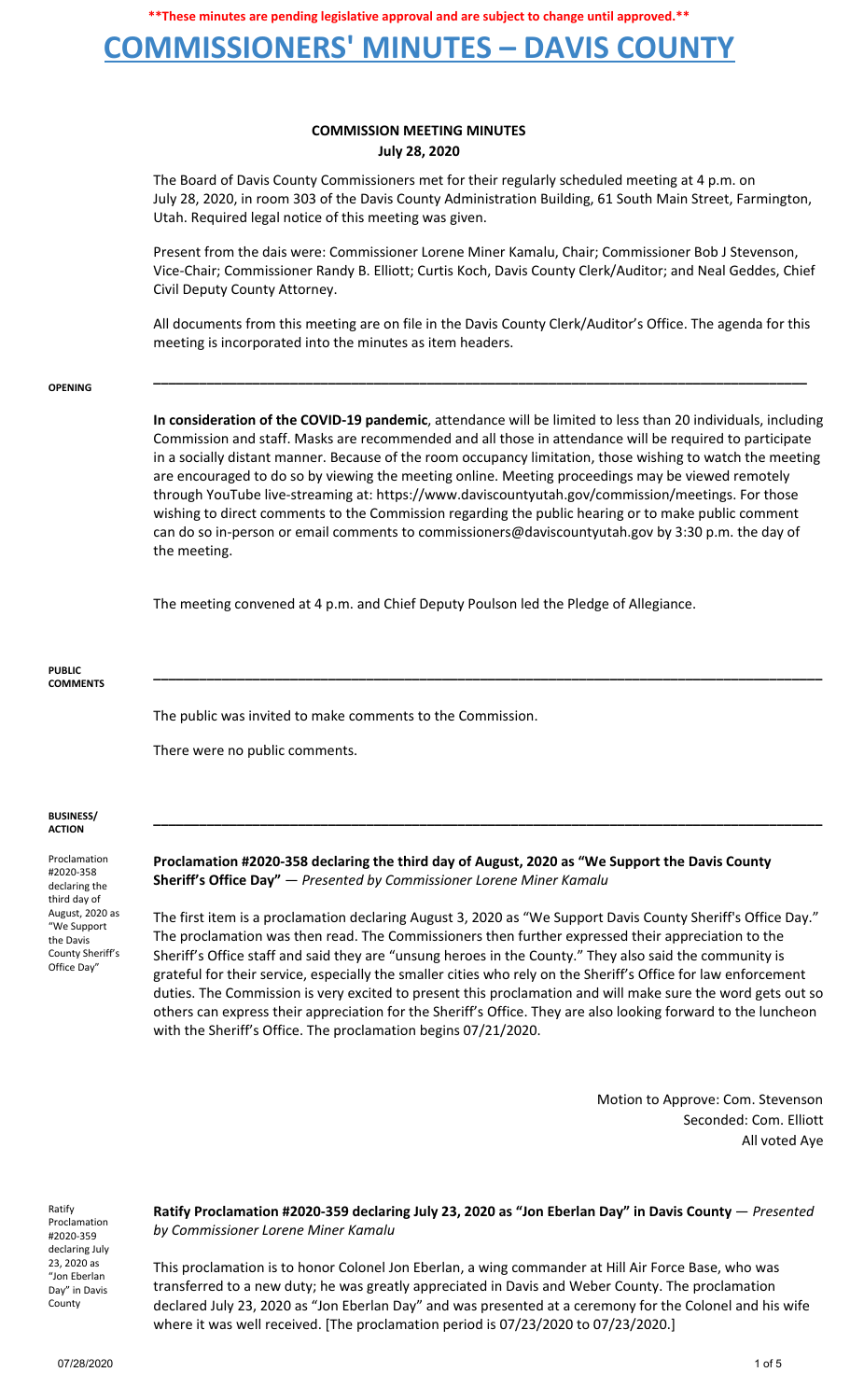## **COMMISSIONERS' MINUTES – DAVIS COUNTY**

Amendment #2015-326-M to provide Mental Health pass-through funding for SFY 2020

**Mental Health to provide Mental Health funding for SFY 2020, State contract #160073, amendment #18, pass-through to Davis Behavioral Health (DBH)** — *Presented by Commissioner Lorene Miner Kamalu*

**Amendment #2015-326-M with Utah Department of Human Services, Division of Substance Abuse and**

This amendment is an allocation letter providing mental health funding for the State fiscal year (SFY) 2020. The state contract number 160073, amendment number 18. Also, it is a pass-through to Davis Behavioral Health (DBH). The contract period is 07/01/2020 to 06/30/2021. The pass-through amount is \$6,778,385.

Amendment #2019-244-A for Year Two of the Area Agency on Aging Four-Year Plan

**Amendment #2019-244-A for Year Two of the Area Agency on Aging Four-Year Plan, FY 2020-2023, to the Utah Department of Human Services, Division of Aging and Adult Services** — *Presented by Commissioner Lorene Miner Kamalu*

This amendment is for year two of the Area Agency on Aging four year plan. The plan is for the fiscal years (FY) 2020 through 2023 to the Utah Department of Human Services, Division of Aging and Adult Services. The Commissioners expressed their appreciation for the Davis County Senior Services team who have been nationally recognized. The contract period is 07/01/2020 to 06/30/2021. The amendment has no financial information listed.

**Agreement #2020-360 with USA Gymnastics for trampoline and tumbling event the the Legacy Events**

This agreement with USA Gymnastics is for a trampoline and tumbling event at the Legacy Events Center.

This will bring participants from Utah, Idaho, and Wyoming. The contract period is 03/18/2021 to

**Center** — *Presented by Commissioner Lorene Miner Kamalu*

03/20/2021. The receivable amount is \$3,388.52.

Agreement #2020-360 with USA Gymnastics for trampoline & tumbling event the the Legacy Events Center

Change Order #2020-332-A with New **Concepts** Construction reducing the price of the CJC Exterior Tile Replacement Project

Agreement #2020-361 with Hogan and Associates Construction, Inc. for CM/GC for the Memorial Courthouse Renovation Project

Amendment #2019-488-A with West Point City to continue to provide law enforcement services

**Change Order #2020-332-A with New Concepts Construction reducing the price of the Children's Justice Center's (CJC) Exterior Tile Replacement Project** — *Presented by Commissioner Lorene Miner Kamalu*

This change order is with New Concepts Construction reducing the price of the Children's Justice Center (CJC) exterior tile replacement project. The project cost is reduced by \$1,574.35. The Commission is looking forward to the project being done for this very important place for children and families in the County. The contract period is 07/14/2020 to 11/30/2020. The new payable amount is \$307,059.20.

**Agreement #2020-361 with Hogan and Associates Construction, Inc. for Construction Manager/General Contractor (CM/GC) for the Memorial Courthouse Renovation Project** — *Presented by Commissioner Lorene Miner Kamalu*

This agreement with Hogan and Associates Construction Incorporated is for the Construction Manager/General Contractor (CM/GC) for the Memorial Courthouse Renovation project. The payable amount is currently up to \$6.5 million subject to change upon future negotiations and agreements. This project is a very big deal and the Commission is very happy to see it moving forward. The contract has no beginning or ending date. The payable amount is up to \$6.5 million, but is subject to change.

**Amendment #2019-488-A with West Point City to continue to provide law enforcement services by extending current terms and conditions for one year** — *Presented by Commissioner Lorene Miner Kamalu*

This amendment with West Point City is to extend current terms and conditions for one year for Davis County to continue to provide law enforcement services. The Davis County Sheriff's Office contracts with the three smallest cities to provide law enforcement services. The Commission said that West Point is equally as pleased to have the County service in their community. The contract period is 07/01/2020 to 06/30/2021. The receivable amount is \$262,800.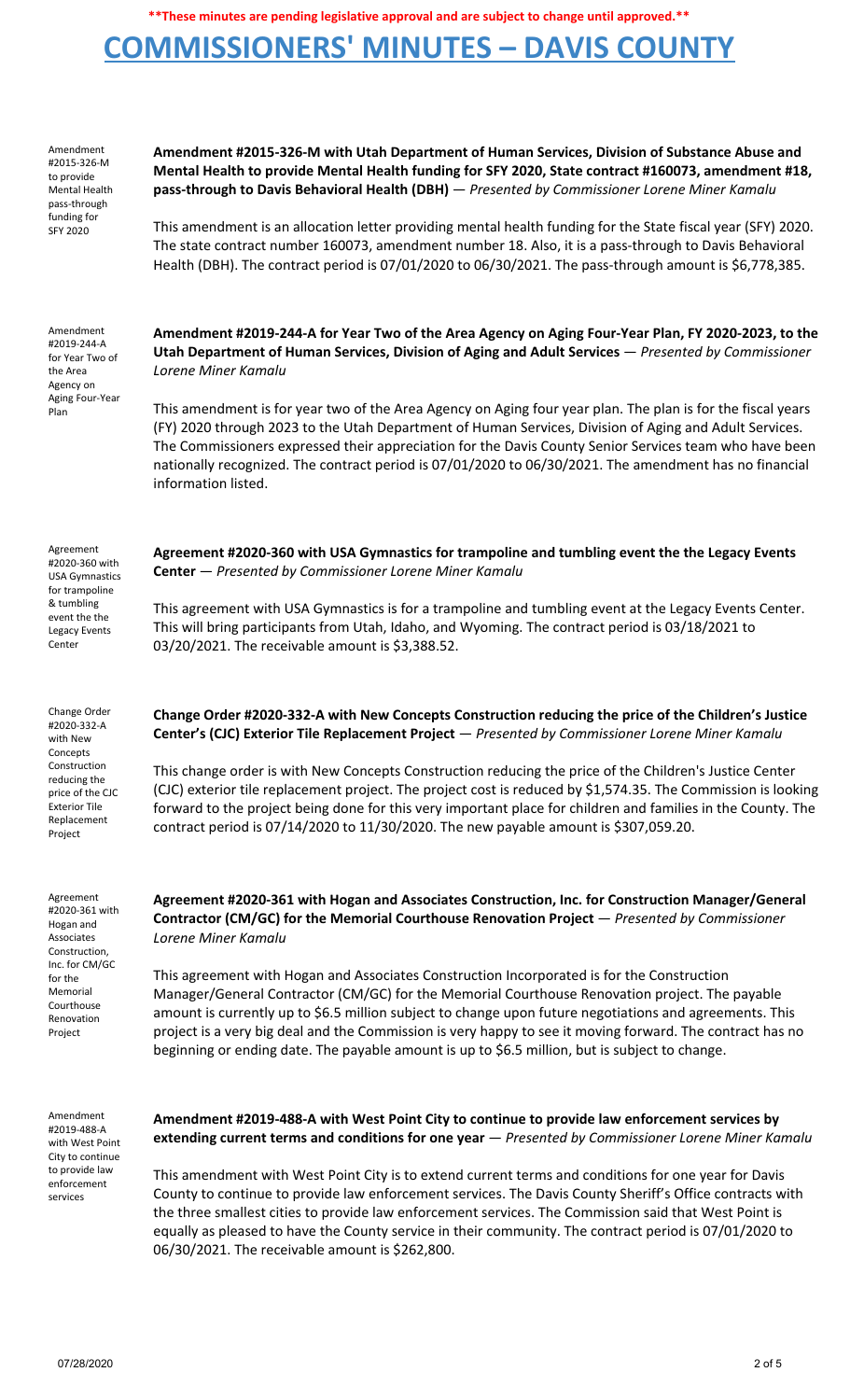# **COMMISSIONERS' MINUTES – DAVIS COUNTY**

Agreement #2020-362 through #2020-421 with companies to be placed on the Davis County Sheriff's Office Dispatch Center's towing rotation list

### **Agreement #2020-362 through #2020-421 with companies to be placed on the Davis County Sheriff's Office Dispatch Center's towing rotation list** — *Presented by Commissioner Lorene Miner Kamalu*

This item includes 60 applications and agreements for companies to be placed on the Davis County Sheriff's Office Dispatch Center's towing rotation list. The names were not read in the meeting because they would be included in the minutes. It was also noted the rotation is done fairly and the Commission expressed their gratitude for the companies' help. [The contracts' period is 07/01/2020 to 06/30/2021. The contracts' have no financial information listed.]

The agreements are as follows:

- Agreement #2020-362 with 1st Action Towing Recovery
- **Agreement #2020-363** with 4th Generation Towing
- **Agreement #2020-364** with 4Wheel Towing LLC
- **Agreement #2020-365** with 101 Group Towing Service
- **Agreement #2020-366** with Aaron's Towing
- Agreement #2020-367 with Aaron's Towing Recovery
- **Agreement #2020-368** with AC Towing
- **Agreement #2020-369** with A Sierra Towing
- **Agreement #2020-370** with Automotive Maintenance
- **Agreement #2020-371** with A.W. Towing Truck Motor Corp
- **Agreement #2020-372** with Baur and Baur Towing
- **Agreement #2020-373** with Bonneville Towing LLC
- **Agreement #2020-374** with Brett's Towing Inc
- **Agreement #2020-375** with Bridger Towing
- Agreement #2020-376 with Captain Hook Towing
- **Agreement #2020-377** with Car Care Towing
- **Agreement #2020-378** with CA Towing
- **Agreement #2020-379** with CN Towing
- **Agreement #2020-380** with Crazy Towing LLC
- Agreement #2020-381 with Dewall and Sons Towing Inc.
- Agreement #2020-382 with Discount Towing Inc.
- **Agreement #2020-383** with DW Towing Inc.
- Agreement #2020-384 with Emergency Road Service
- **Agreement #2020-385** with Fast Eddy's Towing LLC
- Agreement #2020-386 with Fast Fox Towing LLC
- **Agreement #2020-387** with G and T Towing
- Agreement #2020-388 with Hendrickson's Towing Recovery
- **Agreement #2020-389** with Hudson Towing LLC
- **Agreement #2020-390** with IFS Towing
- **Agreement #2020-391** with International Tow
- **Agreement #2020-392** with J & M Towing
- **Agreement #2020-393** with JP's Towing Inc.
- **Agreement #2020-394** with KC's Towing
- Agreement #2020-395 with Keystone Towing Inc.
- **Agreement #2020-396** with K L Towing
- **Agreement #2020-397** with Lady's Towing LLC
- Agreement #2020-398 with Larry's Towing Recovery
- **Agreement #2020-399** with Liberty Towing
- **Agreement #2020-400** with Lincoln Environmental Towing
- **Agreement #2020-401** with Lost Recovery Inc.
- **Agreement #2020-402** with Master Towing
- **Agreement #2020-403** with Morris Towing
- **Agreement #2020-404** with Multicar Towing Inc.
- **Agreement #2020-405** with Ogden Auto Towing Inc.
- **Agreement #2020-406** with Premier Service Towing
- **Agreement #2020-407** with QR Towing
- **Agreement #2020-408** with Ricky's Towing
- **Agreement #2020-409** with Road Runner Towing
- **Agreement #2020-410** with Skyhook Towing
- **Agreement #2020-411** with Stauffer's Towing
- **Agreement #2020-412** with Summit Towing and Recovery
- **Agreement #2020-413** with Sunset Auto Body
- **Agreement #2020-414** with Tango Auto and Towing
- **Agreement #2020-415** with The Tow Doctor
- **Agreement #2020-416** with Thunder Towing LLC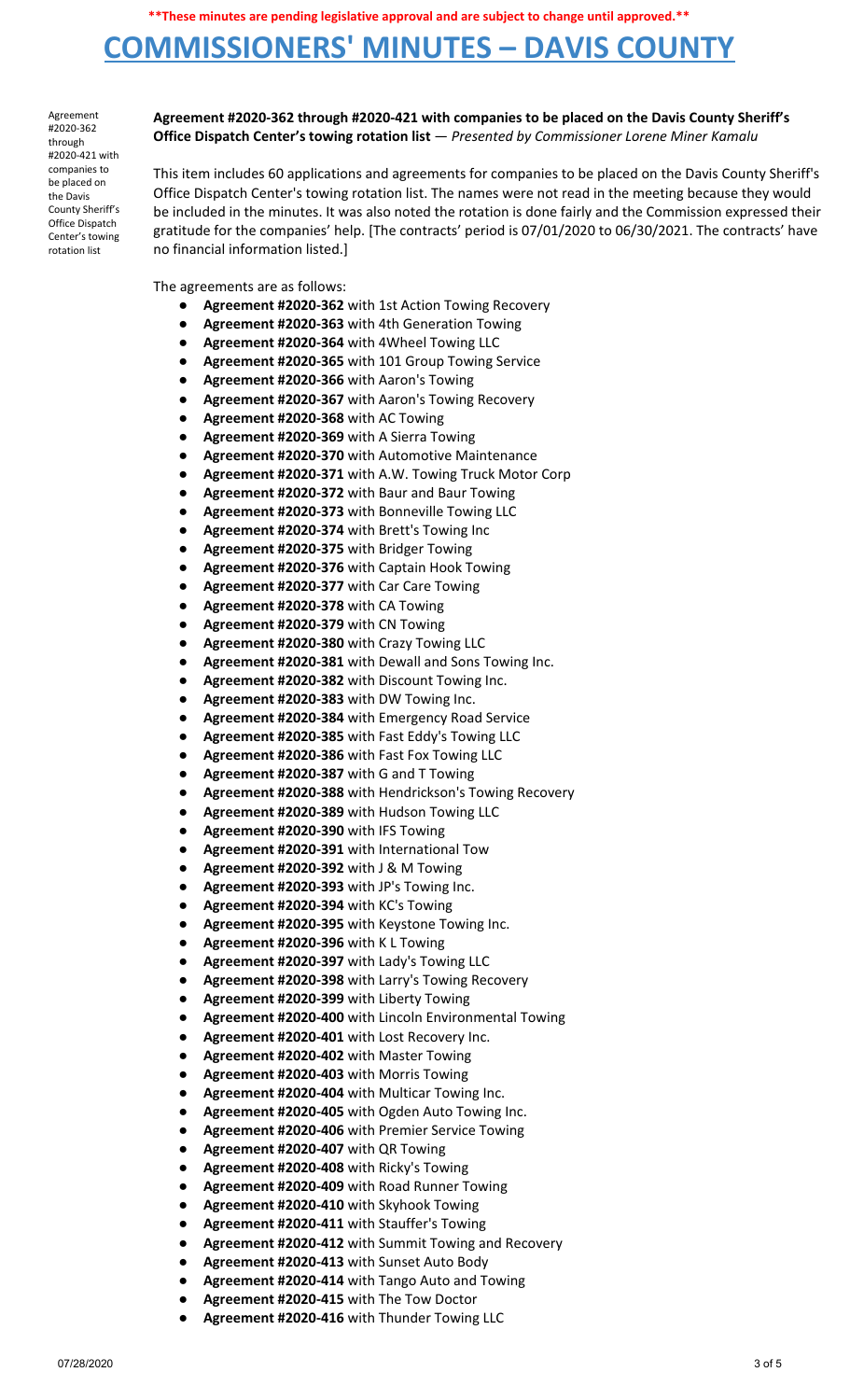# **COMMISSIONERS' MINUTES – DAVIS COUNTY**

- **Agreement #2020-417** with Trevor's Towing
- **Agreement #2020-418** with Ty's Towing
- **Agreement #2020-419** with Utah Towing LLC
- Agreement #2020-420 with Winterton Automotive Inc.
- **Agreement #2020-421** with Zac's Towing

Motion to Approve Remaining Agenda Items: Com. Elliott Seconded: Com. Stevenson All voted Aye

Commissioner Stevenson moved to recess to Board of Equalization. Commissioner Elliott seconded the motion. All voted Aye.

**\_\_\_\_\_\_\_\_\_\_\_\_\_\_\_\_\_\_\_\_\_\_\_\_\_\_\_\_\_\_\_\_\_\_\_\_\_\_\_\_\_\_\_\_\_\_\_\_\_\_\_\_\_\_\_\_\_\_\_\_\_\_\_\_\_\_\_\_\_\_\_\_\_\_\_\_\_\_\_\_\_\_\_\_\_\_\_\_**

**BOARD OF EQUALIZATION**

Property Tax Register

- Property Tax Register matters were presented by Curtis Koch, Davis County Clerk/Auditor, as follows:
	- Under Auditor Adjustments is one veteran tax exemption abatement.
	- Under Assessor Adjustments is a report of various personal property penalty waivers totaling \$50.
		- Under Assessor Initiated Corrections is a report of corrections totaling \$147,504.

Motion to Approve: Com. Stevenson Seconded: Com. Elliott All voted Aye

Commissioner Elliott moved to reconvene Commission Meeting. Commissioner Stevenson seconded the motion. All voted Aye.



Meeting Minutes

### **Meeting Minutes**

Minutes for the July 7, 2020 Work Session and Commission Meeting were presented for approval.

Motion to Approve: Com. Elliott Seconded: Com. Stevenson All voted Aye